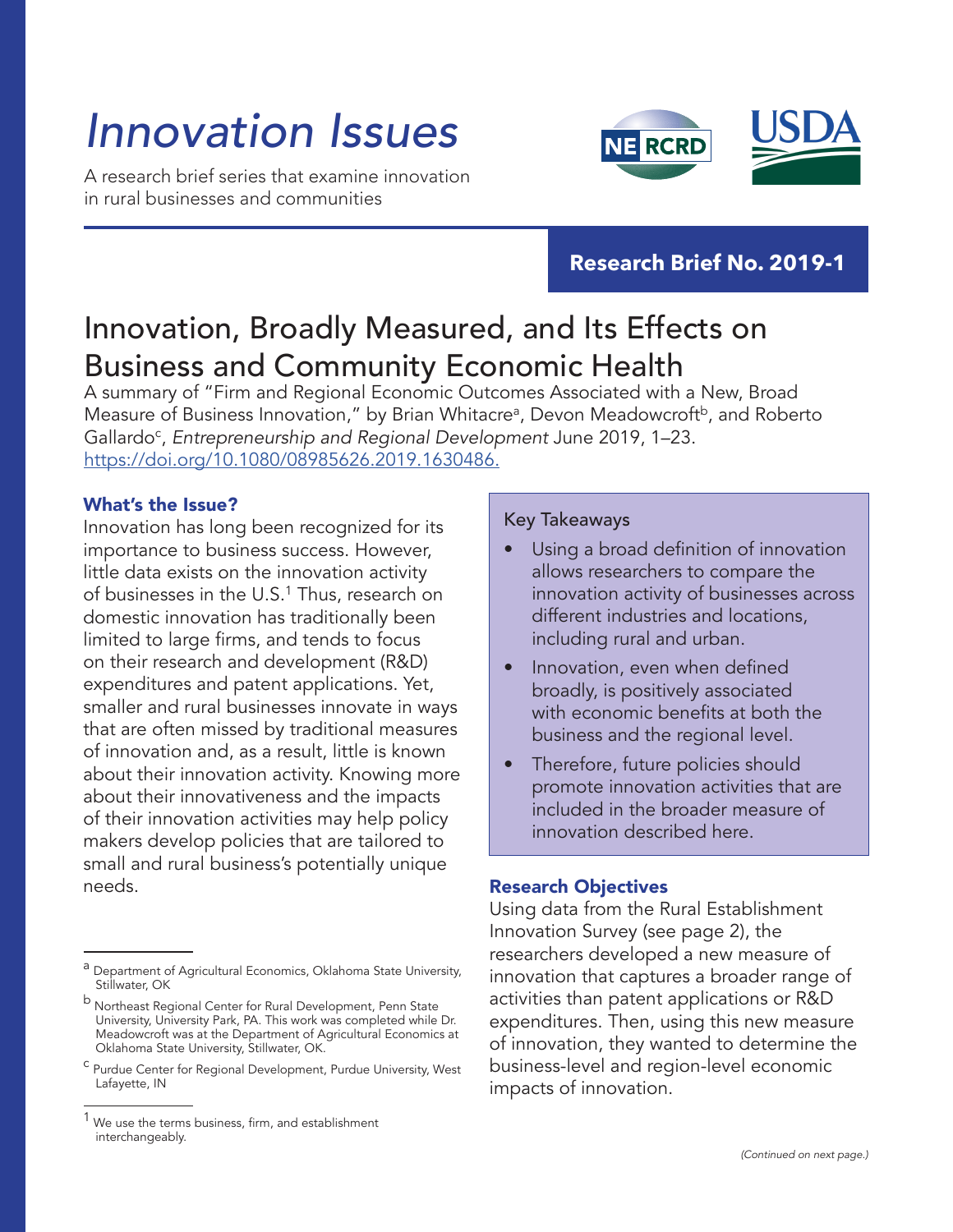#### About the Rural Establishment Innovation Survey

In 2014, the USDA Economic Research Service (ERS) conducted a Rural Establishment Innovation Survey (REIS) – a comprehensive and nationally representative survey of more than 10,000 business establishments that employ five or more employees. Survey respondents reported on their business's innovation technologies and practices, along with other relevant establishment data such as human resource and finance information. Because the survey over-sampled from rural areas, it provides the researchers the ability to address questions about the ways in which business innovation is happening in rural areas, and its dependence and impact on rural communities and regional economies.

In 2016, through a cooperative agreement with the ERS, the Northeast Regional Center for Rural Development administered a competitive funding program that provided three research teams the opportunity to utilize REIS data to study pressing issues related to rural innovation and economic development. The funded research teams presented papers on their projects at the North American Regional Science Council in Vancouver, BC, in November 2017. This research brief, prepared by Kristen Devlin and Stephan J. Goetz, describes one of the funded research projects.

#### Research Methods

The researchers conducted this research in three distinct phases:

- 1. They developed an "innovation index" to measure a broad range of innovation activities at the firm level.
- 2. They conducted statistical analyses to determine the relationship between a firm's innovation index score and its economic health.
- 3. They conducted statistical analyses to determine the relationship between the innovation scores of businesses in a region and the economic health of that region.

To create the innovation index, the researchers used 15 specific questions that were part of the REIS. The questions were particularly relevant to innovative practices and approaches used by businesses. For example, businesses were asked:

- Which sources [of information] have been most valuable for this firm?
- How often does this business monitor customer satisfaction…?
- How often are processes changed to fix problems identified through customer complaints?

• In 2013, what percent of this business's sales came from new or significantly improved goods or services? (For a complete list of the 15 questions used in this study, see:<http://bit.ly/2YiqBP4>.)

Using a statistical technique known as factor analysis, they crafted a single "innovation index," which allowed them to look at a business's responses to these questions as a collective measure of its innovation activity. They assigned each business an innovation index score from 0 to 1, with 1 representing the most innovative businesses.

Next, the researchers examined the relationship between a firm's innovation index score and its economic health, measured as hourly wage paid to workers, market growth for the business's products/ services, and benefits that the business provides its workers.

Lastly, they examined the relationship between a region's economic health and the innovation scores of the businesses located in that region. They did this for 581 multi-county regions, focusing on: median household income, unemployment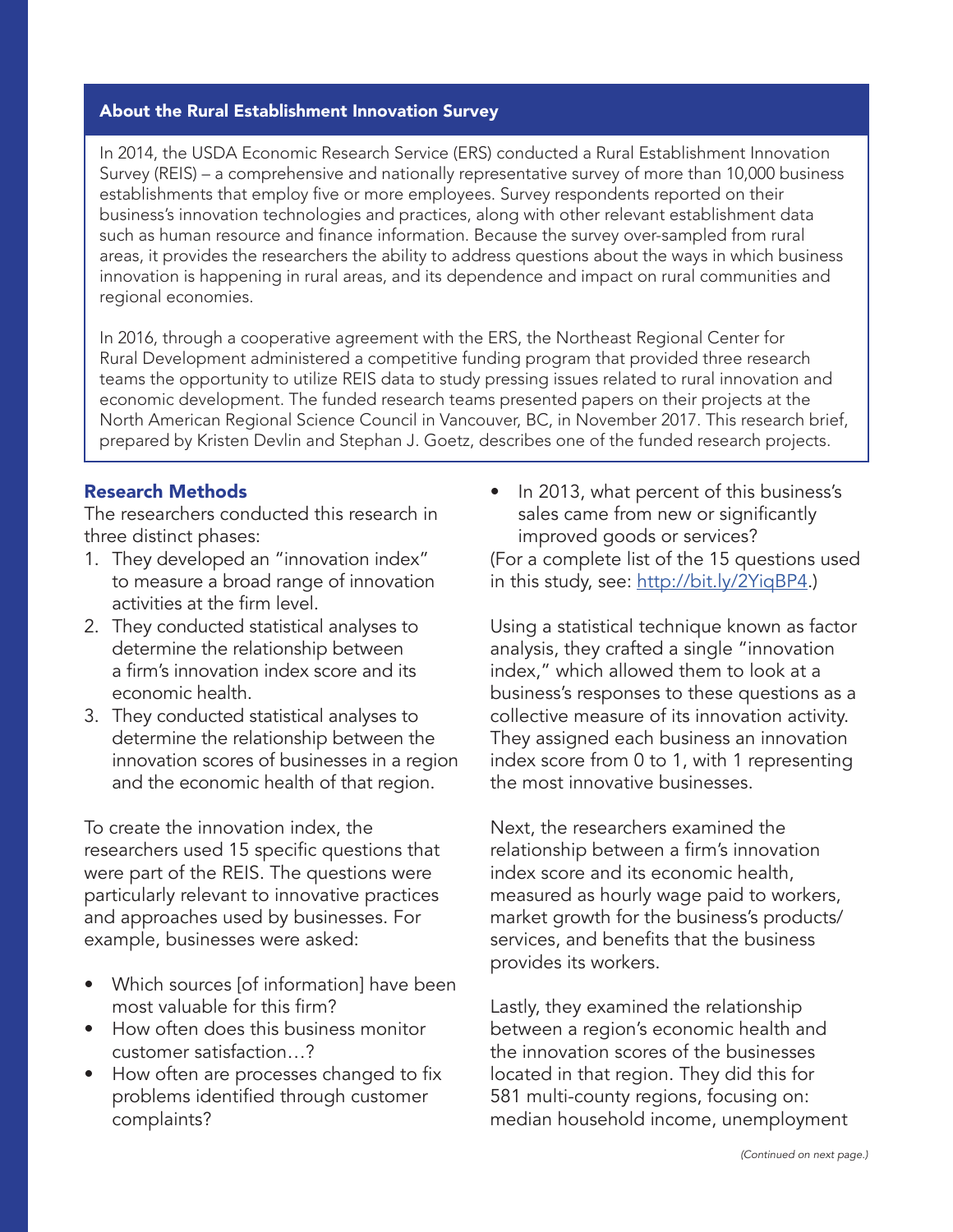rates, poverty rates, and the percent of the population employed in creative sectors.2

#### Research Findings

#### *Innovation Index*

The Innovation Index developed in this study differs from more traditional measures of innovation, because it captures a wider array of activities that may result in new goods or services. The index also allows for comparisons across industries and geographies. For example, businesses in the information technology sector scored higher on the innovation index than all industries on average, while mining and transportation firms scored much lower. The researchers also found that while urban businesses were not more innovative than the national average, rural businesses were significantly less innovative.

The innovation index also allows for innovation to be measured along a continuum. Table 1 shows the distribution of innovation index scores for all the businesses in their sample.

#### *How does innovation relate to the economic health of a business?*

The researchers found that innovation was positively correlated to all three indicators of business economic health (hourly wages, market growth, and employee benefits). For example, a high innovation score was associated with higher hourly wages. However, the effect was not as strong in rural areas. In other words, the returns to innovation as measured by wage rates, although still positive, tend to be lower in rural areas than in urban areas. On the other hand, rural businesses with high innovation scores were more likely to be in a growing market than urban businesses with

#### Table 1. Distribution of Innovation Index



high innovation scores. Thus, the research demonstrated that there are meaningful differences in the relationship between innovation and firm-level outcomes across rural and urban locations.

#### *How does innovation relate to the economic health of a region?*

The researchers used multiple approaches to identify the relationship between innovation and a region's economic health. They found that a higher innovation index was associated with higher median household income, more population engaged in creative-class occupations, and lower poverty levels. The researchers also found that spillover effects from innovation may occur, with a region benefitting from high levels of innovation by its neighbor. The results indicate that several positive economic outcomes at the regional level are associated with businesses being engaged in more innovative activities as defined by the innovation index.

 $2$  From the paper: "The USDA-ERS (2014) defines the creative class as those employed in 'creative' occupations, specifically occupations 'developing, designing, or creating new applications, ideas, relationships, systems, or products, including artistic contributions.